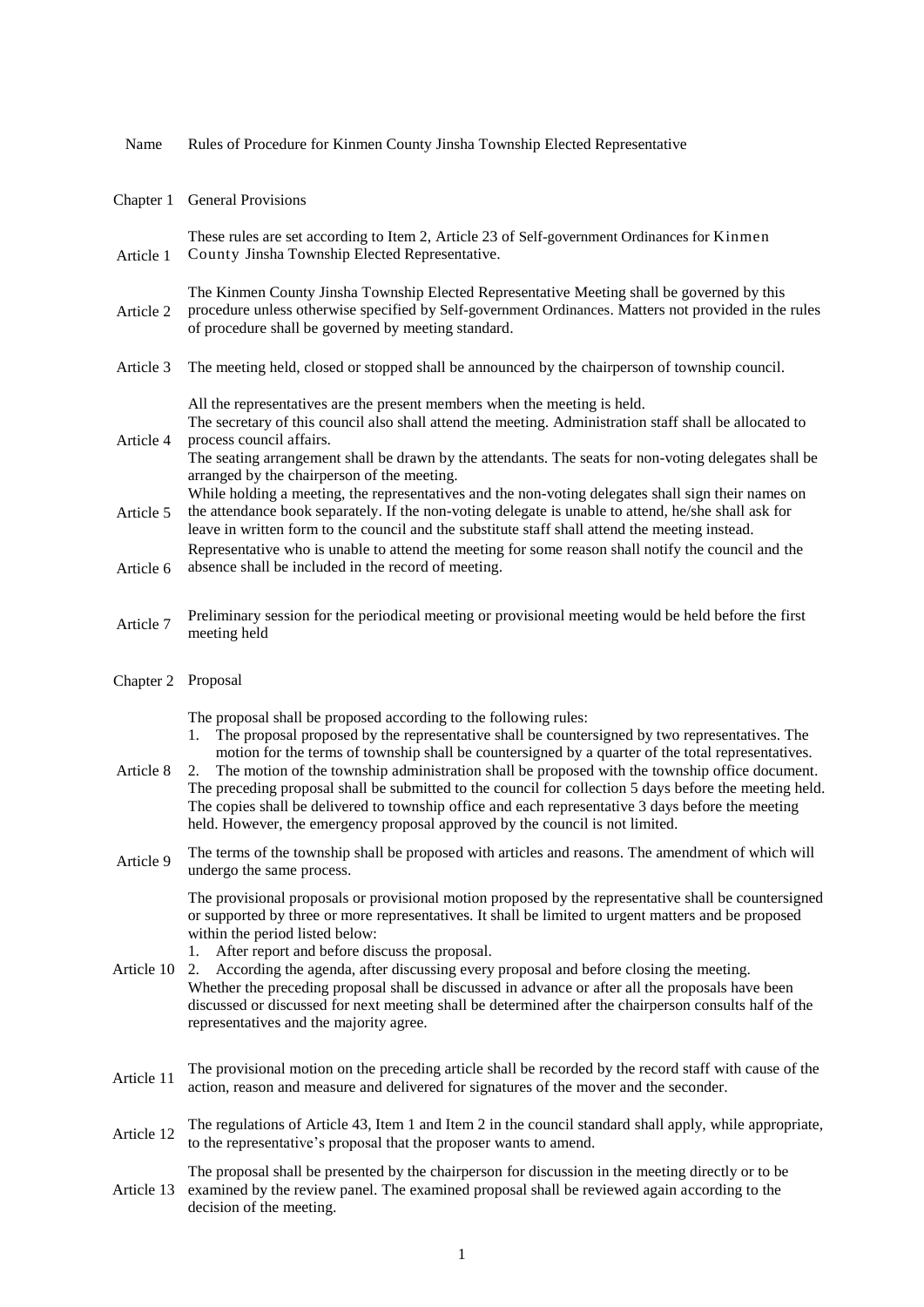Article 14 The denied proposal cannot be proposed again within the same session except for reconsideration submitted. The proposal laid aside by the decision will be denied if it is not extracted within the same session.

Chapter 3 Petitions

Petitions shall be processed in accordance with the regulations. If it is required, the meeting report for the petition shall be presented.

Article 15 The petitioner that takes the petition case to the meeting for petitioning shall be interviewed by the convener of related subcommittees, the chairperson or a personnel designated by the chairperson. After reviewing the petition, the petition shall be listed on the agenda if it should be a bill. If it is not necessary to be a billl, the petition shall be reported and filed on record for reference and the petitioner

Article 16 shall be informed. If any representative proposes and three or more representatives countersign, second and vote to agree, the petition shall be a bill, still. After reviewing the preceding petition, the administration unit shall inform the petitioner if the petition shall not be received by the council. In the recess, the chairperson shall decide to forward the petition to related authority for process if the petition meets one of the following situations:

- Article 17 1. No need of the opinion of the council and time-sensitive
	- 2. Query properties or asking for examining and transmitting
	- 3. Belonging to administrative authority.

In the recess, the chairperson shall decide not to receive the petition or answer the petition after investigating if the petition meets one of the following situations:

- 1. The petition does not comply with the regulations of Article 5 or meet the conditions in Article 3 and Article 4 of Petition Act.
- Article 18 2. Shall not be processed by the council.
	- 3. Petitions are distributed randomly as flyers.
	- 4. Has the same subject with other petitions that had been accepted.
	- 5. Has been proposed by the representative and set as a bill.

While processing the preceding article or preceding item of petition, the chairperson shall report the event in the meeting.

Article 19 17, the chairperson shall not process. The petition required the opinion offered by the council shall be For the petition required to be transmitted to related authority according to the regulations in Article

- processed according to Article 15 and Article 16 when the meeting is held.
- Chapter 4 Agenda

The order of the agenda is compiled as follows:

- 1. Hold, close a meeting and the start /end date (year, month, day) of the meeting
- 2. The items for report.
- 3. The items for election.
- 4. The items of questioning.
- Article 20 5. The items for discussing:
	- (1) Proposals proposed by the township office.
	- (2) Proposals propose by the representatives.
	- (3) Petitions from people.
	- (4) Other important events.

The agenda is compiled by the secretary and approved by the chairperson. The agenda shall be delivered to each representative and township office 5 days before the meeting held.

Article 21 The agenda shall be submitted to the preliminary meeting.

A provisional meeting held due to emergency or provisional decision is not limited to the delivery time for the Item 1 in this Article.

The chairperson or representatives shall propose or change the procedural motion for the situations listed below:

Article 22 1. The proposals listed on the agenda are not discussed or discussed but not over yet on schedule. 2. Items that shall be processed are not listed on the agenda or are listed but ordered at the back. The change of procedural motion shall be passed when it is seconded by one or more representatives, and representatives shall be consulted and have the majority agree.

Chapter 5 Meeting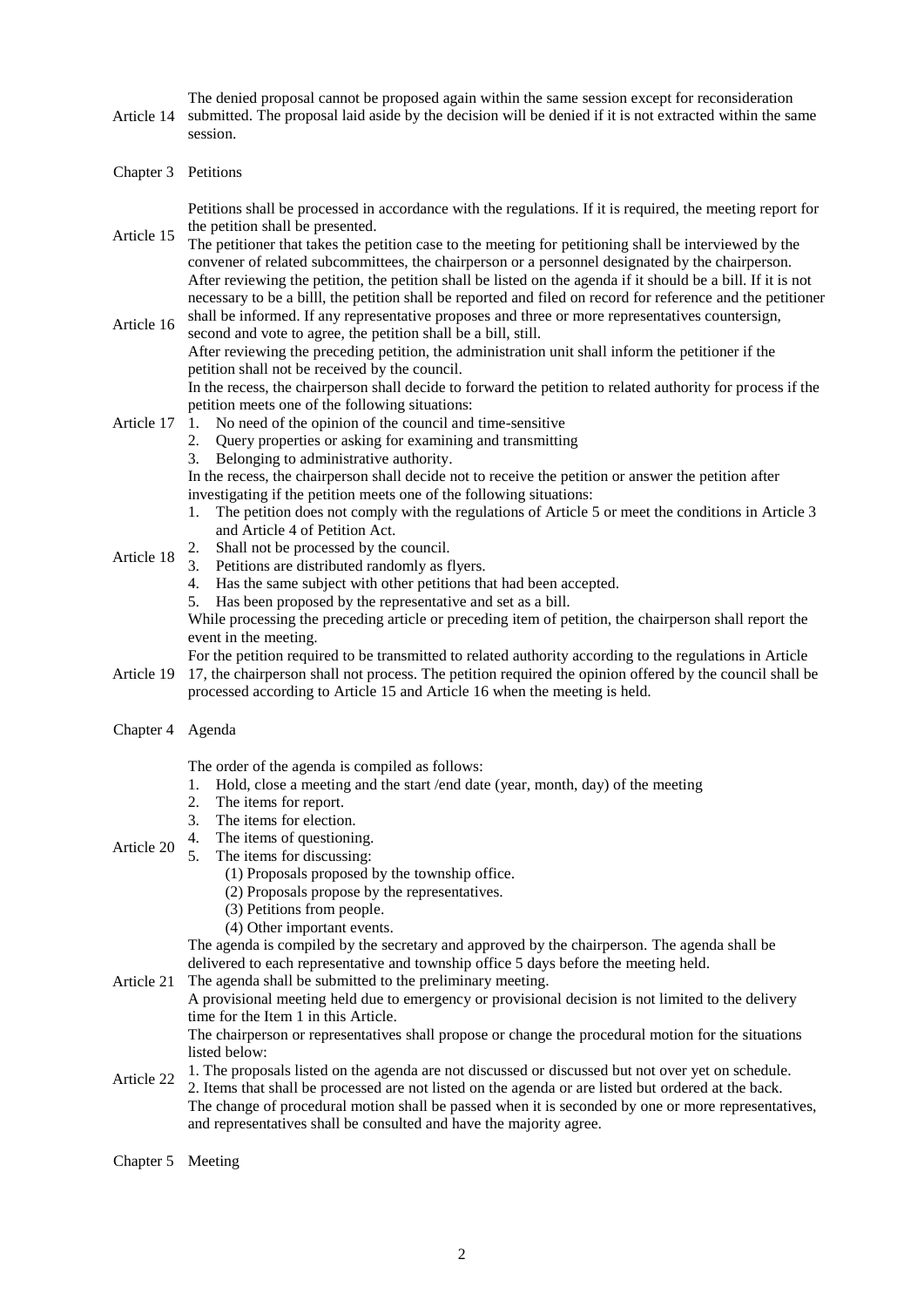- Article 23 For each meeting held, the secretary shall check the number of the attendance. If it reaches a quorum, the secretary shall report to the chairperson that will declare the meeting held.
- Article <sup>24</sup> The meeting shall be processed according to the agenda. During the meeting, the chairperson shall declare to take a break in discretionary time.
- Article 25 After the bills listed on the agenda have been discussed, the chairperson shall declare the meeting closed. If the time is up and the discussion is not over, the chairperson shall declare to extend the time or declare the meeting closed after consulting the representatives and having the majority agree.
- Chapter 6 Readings.
- Article 26 The terms of the township and the budget shall be determined by three readings.

First reading shall be read out with the title of the proposal by the chairperson. If it is necessary to read the whole content of the bill, a person shall be designated to read.

- Article 27 After reading the title of the bill, it shall be delivered to related review panel for review. It can be determined to go straight to the second reading without review. The second reading shall be processed for the bill reviewed by each review panel or for the bill which is determined to go straight to the second reading without review by the first reading.
- Article 28 The second reading shall read the whole bill, submit to discuss orderly and one by one, or discuss the topic of the bill or review the bill. The representatives shall propose to review the whole case with two or more representatives seconded and passed by the meeting.
- Article 29 The amended motion shall be seconded by two or more representatives and proposed in the second reading for the original bill. It shall be discussed prior to the original bill. The processing procedure for amendment of the amended motion is the same.
- Article 30 Before resolving, the amended motion shall be withdrawn if the original mover has the countersigns or secures the agreement of the whole resolutioners.
- Article 31 The third reading shall be proposed at the next meeting of the second reading. However, the bill can be continued for third reading after finishing the second reading if it is proposed by the chairperson, or
- proposed by the representative with two or more persons seconded and approved by the council. Article 32 The third reading shall be processed for the amendment in text except that the content of the bill conflicts with central rules or township regulations. The original intension shall not be changed.
- The third reading must put the whole bill to vote.
- Chapter 7 Discussion
- Article 33 The representative requests to speak shall report the seat to the chairperson. If two or more representatives request to speak, the order of the speeches shall be determined by the chairperson.
- Article 34 The representatives shall speak at his / her seat.

The speech of the representative on the same bill is limited to two times. Each speech may not be over ten minutes but not limited to the speech with the permission of the chairperson.

- Article 35 Explanation of proposal, answering the question, supplementing the data, work or important reports shall not be limited by the preceding item with the permission of the chairperson. The representative shall make a speech in brief. If the speech is over the scope of the bill or the
- Article 36 comment is duplicated, the chairperson shall stop it and cut off the power of the microphone. People in countersign or the seconders shall not make a statement against the original bill. The chairperson shall determine if expedient problem or order problem proposed by any representative.
- Article 37 If the representative shall make an appeal for the preceding item and two or more representatives second for it, the chairperson shall decide to vote for it. If the appeal is not agreed by the majority of representatives, the original judgment shall be kept.

Article 38 The discussion of the bill shall be announced by the chairperson to be end in a proper time.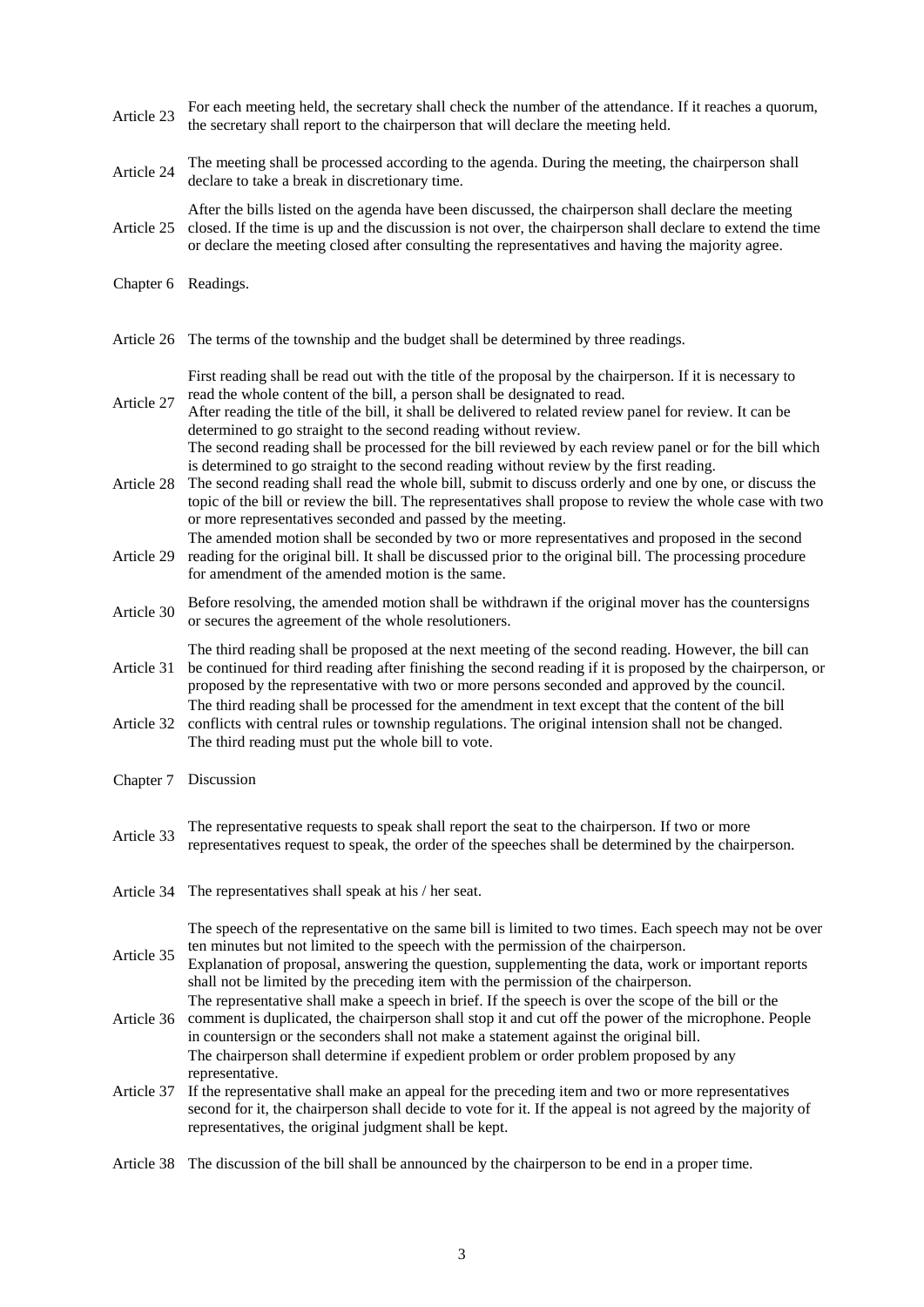Article 39 The chairperson shall determine to vote if stopping to discuss motion proposed by any representative and seconded by three or more representatives.

The preceding vote shall be passed if the majority agreed.

| Chapter 8 | Vote |
|-----------|------|
|           |      |

Article 40 The vote for the bill shall be passed if the majority agree except for the special provisions in Self-government Ordinances and this rule. The bill shall be denied if the majority disagree. For the one-vote difference, the chairperson shall vote to pass the bill or shall not vote to deny the bill. The calculation of the vote number for the bill is based on the number of present representatives.

Article 41 The chairperson shall determine to vote for the bill which is discussed in the end or stops discussion.

Article 42 representative shall not vote for the bill which is interested in the representative. Those people have The chairperson shall refuse involvement for the event which is interested in the chairperson. The

the right to speak but shall be deducted while the number of present persons is calculated. The vote for the bill shall be executed according to the following methods:

- 1. Voice vote.
- 2. Vote by a show of hands.
- 3. Rising vote
- Article 43 4. Ballot

The preceding methods for item 1 to item 4 shall be declared by the chairperson. The fifth method is adopted after agreed by the majority or proposed by the representative and seconded by three or more representatives and passed by voting.

- Article 44 The result of the voting shall be reported and recorded in the meeting.
- Article 45 In the meeting, the representative shall challenge the number for the presence of attendees. After checking the number, the bill shall not be voted if the quorum is insufficient. However, the bill that had been voted before checking the number is valid still.
- Chapter 9 Reconsideration

Reconsideration of the bill offered by the representative shall meet the following conditions:

- 1. The bill has not been executed.
- 2. Reasons presented are different with the original bill.
- 3. Reconsideration shall be offered within the same session or the next meeting of the same session. If it is offered in the same meeting, it shall be separated with other things. If it is offered for next
- Article 46 meeting, it shall prove the proposer is the winner of the original bill. If the bill is voted by ballot, it shall prove the proposer does not make a speech against the original bill. The preceding reconsideration of the bill offered with written document before the meeting held shall be countersigned by more than one fifth of all representatives; offered with written document or

offered orally in the meeting shall be countersigned or seconded by more than one third of representatives present.

Article <sup>47</sup> After agreed or denied the motion for reconsideration, the motion for the same bill shall not be allowed to be reconsidered.

## Chapter 10 Veto

The council shall hold joint conference for each review panel to review the case of veto submitted by township office. During the period of review, the mayor of township or related persons shall be invited to join the meeting for explanation.

Article 48 The preceding joint conference will be held by the convener of the original review panel for veto case. The convener shall be the chairperson.

After reviewing, the veto shall be submitted to the meeting and voted by a ballot. If two thirds of representatives agree to maintain the original resolution, then maintain the original resolution. If the agreed number of votes does not reach two thirds of representatives, the original resolution will not be

Article 49 maintained. When the original resolution is not maintained, the veto shall be discussed again. However, the same resolution shall not be done again.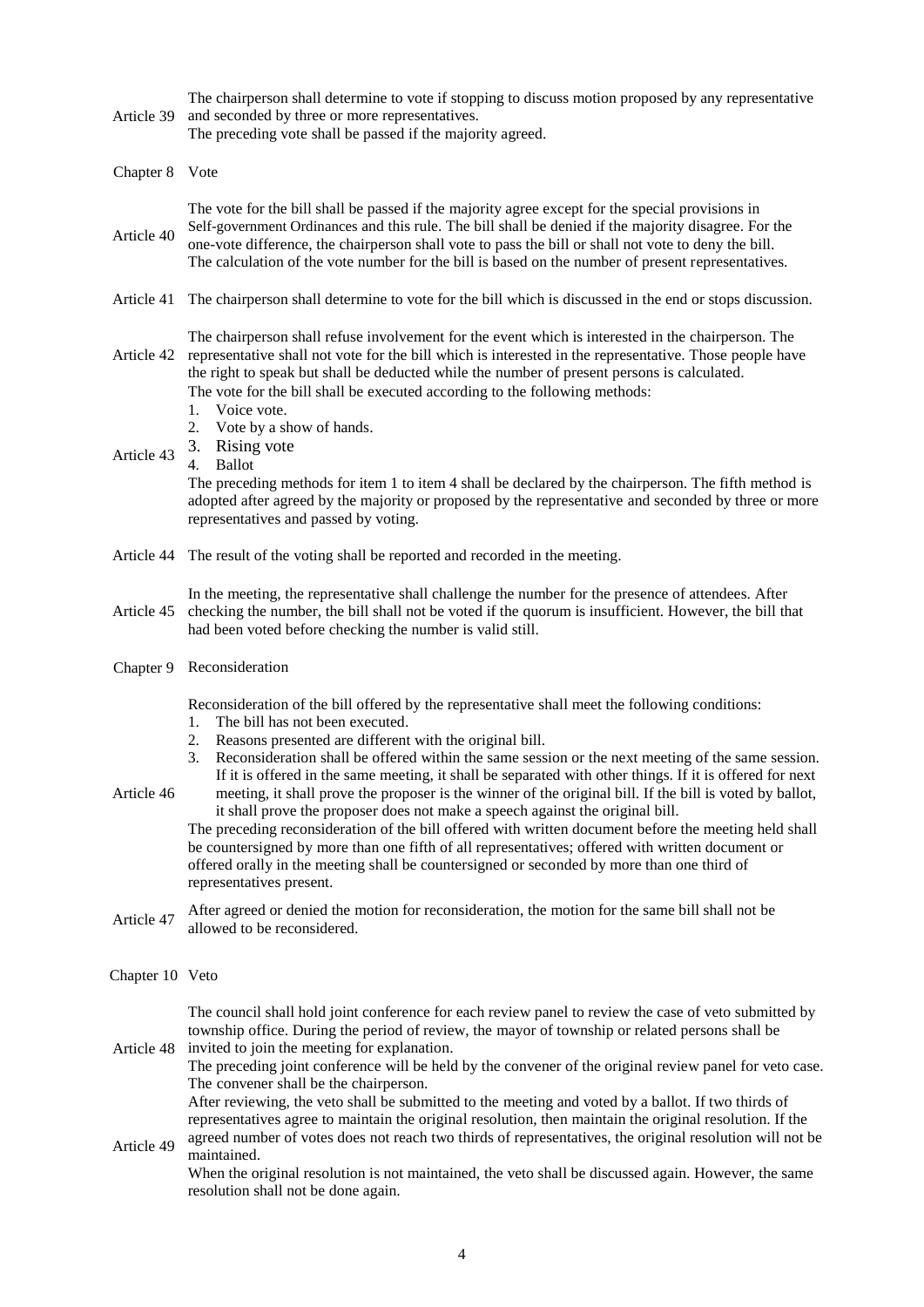## Chapter 11 Debriefing and interpellation

| Article 50 | When the regular meeting is held, the mayor of the township shall submit a written report for the<br>implementation of the bill resolved in last meeting and the administration condition in recess. The first<br>level unit chief and the president shall submit a written report for the management operation. The<br>township chief, first level unit chief and the chief of the governmental office shall sit in the meeting<br>and have oral presentation. |  |  |
|------------|-----------------------------------------------------------------------------------------------------------------------------------------------------------------------------------------------------------------------------------------------------------------------------------------------------------------------------------------------------------------------------------------------------------------------------------------------------------------|--|--|
|            | The written report for the implementation for the preceding bill resolved and the administration<br>condition shall be delivered to the council and transferred to each representative 5 days before the<br>meeting held.                                                                                                                                                                                                                                       |  |  |
| Article 51 | Representatives shall use oral interpellation or written interpellation if they question the<br>administration report or business report for the first level unit chief and the chief of the governmental<br>office.                                                                                                                                                                                                                                            |  |  |
|            | For the mayor of the township, the first level unit chief and the chief of the governmental office, the<br>oral interpellation or written interpellation shall explain the subject in detail and comply with the<br>following rules:                                                                                                                                                                                                                            |  |  |
| Article 52 | The questioning items shall be related to the administration of the township office and the<br>1.<br>functions of the one challenged by. Personal affairs that are nothing to do with the work functions<br>shall not be questioned.                                                                                                                                                                                                                            |  |  |
|            | The words used for questioning shall not appear with blame, irony or hearsay evidence.<br>2.<br>A speech of assuming a situation or abstract conclusion shall not be questioned.<br>3.<br>Items beyond the functional authority of the council shall not be questioned.<br>4.                                                                                                                                                                                   |  |  |
| Article 53 | Oral interpellation of the representative shall follow the time required. If the time is short or the<br>interpellation schedule is over, the interpellation which has been registered but oral interpellation not<br>yet raised shall be performed by interrogatories.                                                                                                                                                                                         |  |  |
| Article 54 | The interpellation of the representative attacking and insulting the one who is questioned shall be<br>restrained by the chairperson. If it is invalid, the chairperson shall ask the representative leaving the<br>meeting.                                                                                                                                                                                                                                    |  |  |
|            | 被質詢人對代表之質詢,應就質詢事項答復,其因資料不全或須查卷,不能即時答復或時間不<br>第五十五條 足時,得改以書面答復。<br>代表質詢事項,不得作為討論之議題。                                                                                                                                                                                                                                                                                                                                                                             |  |  |
| Article 55 | The one who is questioned by the representative shall answer to the items questioned. The one can<br>answer the question with written document if it is not impossible to answer the question immediately<br>or the time for answer is short due to incomplete data or searching files.<br>The items to be questioned shall not become the issue for discussion.                                                                                                |  |  |
| Article 56 | The one who is questioned shall request to hold secret meeting while answering the question that is<br>inconvenient to open.                                                                                                                                                                                                                                                                                                                                    |  |  |
| Article 57 | For the interpellation coming from the representative, the one who is questioned shall not refuse to<br>answer except for official confidential information and the situations regulated in Article 54.                                                                                                                                                                                                                                                         |  |  |
|            | Chapter 12 Review panel and task force.                                                                                                                                                                                                                                                                                                                                                                                                                         |  |  |
| Article 58 | During the period of the session, two or three review panels shall be set according to the nature of the<br>business for reviewing the bills respectively. Each review panel shall be allocated with one convener.                                                                                                                                                                                                                                              |  |  |
| Article 59 | The member number, member and the convener of the review panel shall be drawn up from the<br>representatives by the chairperson and be passed by the council. Each representative can attend one<br>team.                                                                                                                                                                                                                                                       |  |  |
| Article 60 | The convener shall be the chairperson of the meeting while the review panel holds an meeting. The<br>review will not be extended due to majority of representatives absent. The bill is agreed by voted and<br>passed by the majority of representatives. The minority opinions shall be recorded on the report.                                                                                                                                                |  |  |
| Article 61 | Review panel shall request the proposer, petitioner or the member assigned by township office to $\mathcal{F}$<br>席說明, but these people shall not discuss and vote for the bills.                                                                                                                                                                                                                                                                               |  |  |
|            | The content of the bill involving two or more review panels shall be reviewed by related panels                                                                                                                                                                                                                                                                                                                                                                 |  |  |
| Article 62 | together.<br>The convener of the review panel related to the business of the preceding review meeting shall be the<br>chairperson.                                                                                                                                                                                                                                                                                                                              |  |  |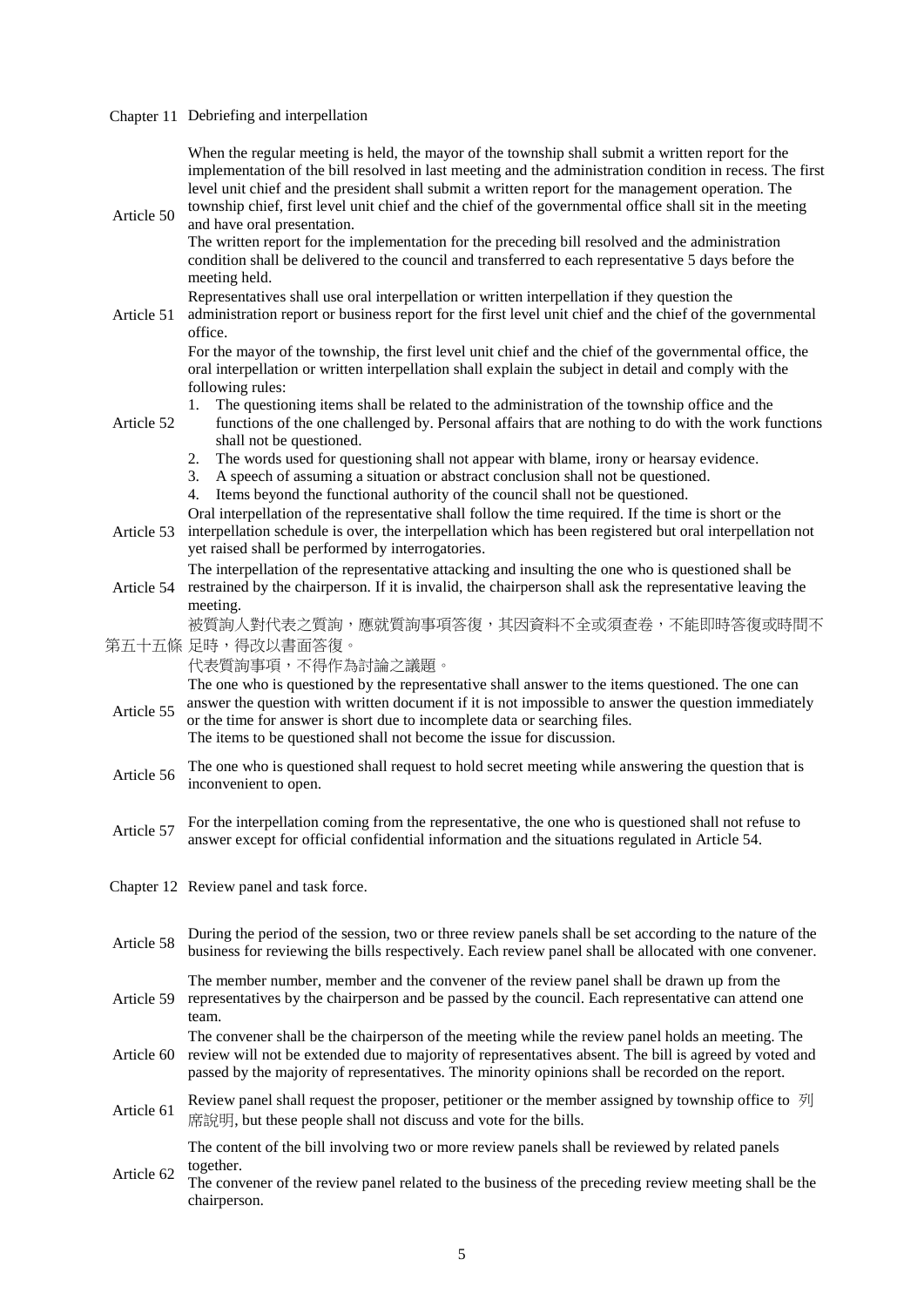- Article <sup>63</sup> Review of budget and financial report shall be reviewed by a joint meeting of each review panel held by the convener of financial review panel.
- Article 64 The review panel shall comment or make report for the reviewed bill and submit to the meeting for discussion. The 召集人 shall report it together with the minority opinions.

The council shall set a task force for the things within functional authority after voted and passed by the council if it is necessary to do the research project or to collect data outwards. A task force shall not be set for the items not occurred yet or question assumptions.

- Article 65 The member number, member and the convener of the task force shall be drawn up from the representatives by the chairperson and be passed by the council. Representative interested in the task shall not join the task force. The rules of this chapter will apply, while appropriate, to the agenda of the task force. A task force shall research, develop and collect the data outwards according to the mission given by the council. Related units shall offer data or make explanation if it is required.
- Article 66 The results made by task force shall be limited to submit to the meeting for discussion and shall not be announced outwards.

## Chapter 13 Secret Meeting

Secret meeting shall be held after approved by the meeting to answer the request of the chairperson, three or more representatives or non-voting delegates. In the secret meeting, other persons shall not

Article 67 access into the place except representatives, non-voting delegates designated by the chairperson and the staff.

Names of the staff shall be recorded respectively. The secretary shall report the number of persons, names and job titles for the non-voting delegates and the staff.

The confidential document in the secrete meeting shall be stamped, sealed, numbers scheduled and

- Article 68 delivered to each representative for signing in. If it is necessary to have back, the document shall be taken back on the spot after the meeting is over. It shall not be carried out.
- Article 69 The attendees, non-voting delegates and working staff cannot spill out outside for the discussion of the meeting, the decision and the meeting record. If it is necessary to press the news, the press release shall be approved by the chairperson.
- Article <sup>70</sup> The published time of the related documentations for secret meeting shall be reported by the chairperson and determined in the meeting.
- Chapter 14 Meeting report

The meeting report shall record the following items:

- 6. Meeting number and the start /end date (year, month, day) of the meeting
- 7. The place, date and time for each meeting.
- 8. The names and number of attendees
- 9. The names and job titles of the non-voting delegates
- 10. The name of the chairperson of the meeting.
- Article 71 11. The name of the record staff.
	- 12. Report, the name and the job title of the reporter.
		- 13. Election status.
		- 14. Questioning and answering.
		- 15. Motions.
		- 16. Method of voting and the vote number for agreement and disagreement.
		- 17. Other things (including the holidays and the day and reason for stopping meeting).

Article 72 Each meeting record shall be read out by the secretary before next meeting held. The last meeting record shall be read out for confirmation before the prorogation of the council.

If there is any mistake or omission on the record, the correction shall be agreed by the majority. The meeting record for the periodical meeting or provisional meeting shall be copied and delivered to

- Article 73 each representative and township office before the next periodical meeting or provisional meeting held.
- Chapter 15 Order